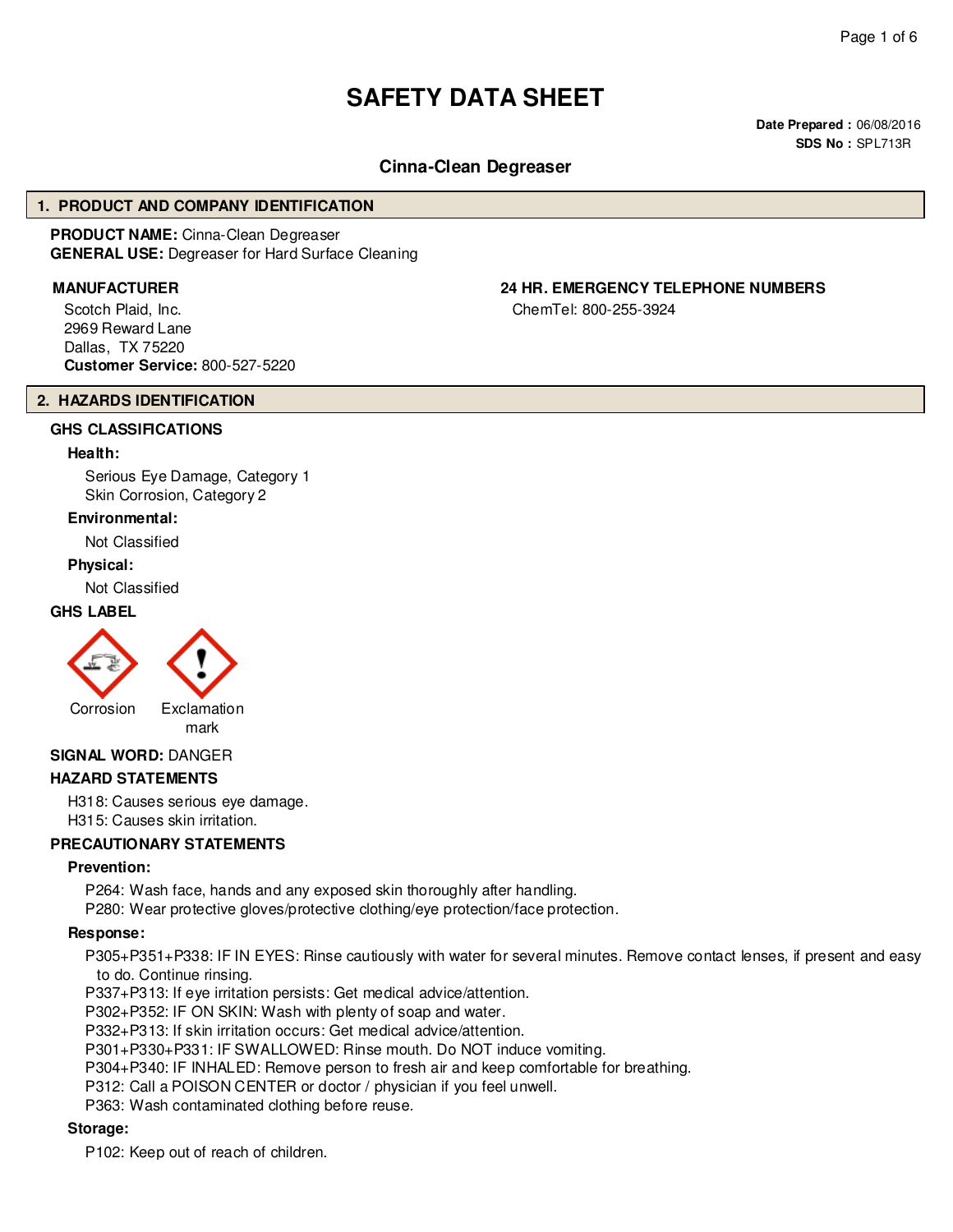P234: Keep only in original packaging.

# **Disposal:**

P501: Dispose of contents/container to an approved waste disposal plant.

# **3. COMPOSITION / INFORMATION ON INGREDIENTS**

| <b>Chemical Name</b>                 | $Wt.\%$ | <b>CAS</b>      |
|--------------------------------------|---------|-----------------|
| 2- Butoxyethanol                     | $-5$    | 111-76-2        |
| Sodium Hydroxide                     | $-31$   | 1310-73-2       |
| Sodium Dodecylbenezene Sulfonate     |         | $-3$ 25155-30-0 |
| Silicic Acid (H2SiO3), Disodium Salt |         | 6834-92-0       |

# **4. FIRST AID MEASURES**

**EYES:** Hold eyelids apart and flush eyes with plenty of water for at least 15 minutes. Remove contact lenses if present.

**SKIN:** Remove contaminated clothing and wash contaminated skin with large amounts of soap and water. If irritation persists, seel medical attention. Launder clothing before reuse.

**INGESTION:** Do NOT induce vomiting. Never give anything by mouth to an unconscious person. Rinse mouth with water. Consult a physician.

**INHALATION:** Remove victim to fresh air. If irritation persists, get medical attention.

### **SIGNS AND SYMPTOMS OF OVEREXPOSURE**

**EYES:** Contact causes serious eye irritation and/or damage.

**SKIN:** Contact causes skin irritation.

**INGESTION:** Contact may cause irritation to the mucous membranes.

**INHALATION:** May cause irritation to mucous membranes.

**ACUTE EFFECTS:** Eye contact may cause stinging, tearing, redness and blurred vision. Skin contact may cause redness and irritation.

**CHRONIC EFFECTS:** Repeated or prolonged exposure to this material may cause dermatitis to the skin and conjuntivitis to the eyes.

**NOTES TO PHYSICIAN:** Treat symptomatically

### **5. FIRE FIGHTING MEASURES**

**FLAMMABLE CLASS:** Not flammable or combustible

**GENERAL HAZARD:** The product is not expected to present any fire or explosion hazards under prescribed use conditions.

**EXTINGUISHING MEDIA:** Use dry chemical, carbon dioxide, water spray (fog) or foam when fighting fires involving this material. **EXPLOSION HAZARDS:** None

**FIRE FIGHTING PROCEDURES:** Use fire fighting measures that are appropriate for the local circumstance and the surrounding environment.

**FIRE FIGHTING EQUIPMENT:** Use personal protective equipment

HAZARDOUS DECOMPOSITION PRODUCTS: CO, CO<sub>2</sub>, Oxides of Sulfur and Phosphorus

# **6. ACCIDENTAL RELEASE MEASURES**

**SMALL SPILL:** After removal, flush contaminated area thoroughly with water.

**LARGE SPILL:** Stop spill at source then confine and soak up spill with an absorbant material. Place residue in a container for proper disposal.

# **ENVIRONMENTAL PRECAUTIONS**

**WATER SPILL:** Do not allow material to contaminate waterways.

**LAND SPILL:** Do not allow material to contaminate the soil.

**GENERAL PROCEDURES:** Ensure clean-up is conducted by trained personnel only. Refer to protective measures listed in Sections 7 and 8.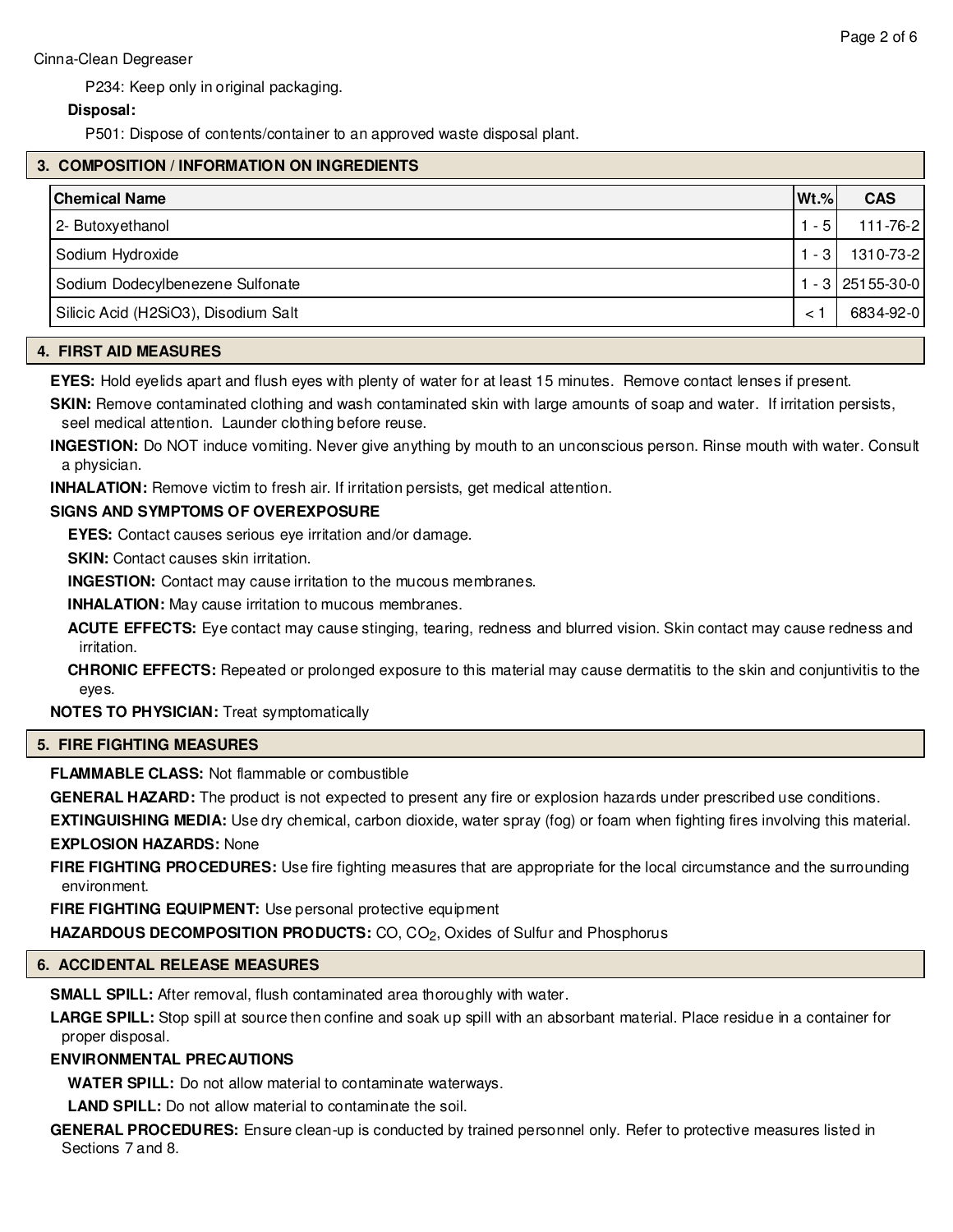# **SPECIAL PROTECTIVE EQUIPMENT:** For personal protection see section 8.

**COMMENTS:** Inform appropriate managerial or supervisory personnel of all environmental releases. Prevent further leakage or spillage if safe to do so.

### **7. HANDLING AND STORAGE**

**GENERAL PROCEDURES:** Handle in accordance with good industrial hygiene and safety procedures. Use personal protection recommended in Section 8. Follow all product label instructions.

**HANDLING:** Wash face, hands and any exposed skin thoroughly after handling. Avoid breathing vapors or mists.

**STORAGE:** Keep out of reach of children. Store in original container in a cool, dry and well ventilated area.

# **8. EXPOSURE CONTROLS / PERSONAL PROTECTION**

# **EXPOSURE GUIDELINES**

| OSHA HAZARDOUS COMPONENTS (29 CFR1910.1200) |            |                        |                   |                          |    |                          |           |
|---------------------------------------------|------------|------------------------|-------------------|--------------------------|----|--------------------------|-----------|
|                                             |            | <b>EXPOSURE LIMITS</b> |                   |                          |    |                          |           |
|                                             |            | <b>OSHA PEL</b>        |                   | <b>ACGIH TLV</b>         |    | <b>Supplier OEL</b>      |           |
| <b>Chemical Name</b>                        |            | ppm                    | mg/m <sup>3</sup> | mg/m <sup>3</sup><br>ppm |    | mg/m <sup>3</sup><br>ppm |           |
| 2- Butoxyethanol                            | <b>TWA</b> | 50                     | 240               | 20                       | 97 | NL.                      | <b>NL</b> |
|                                             | STEL       |                        |                   |                          |    | NL.                      | NL.       |
| Sodium Hydroxide                            | TWA        |                        | 2                 |                          | 2  |                          |           |
| Sodium Dodecylbenezene Sulfonate            | <b>TWA</b> |                        |                   |                          |    | NL                       | <b>NL</b> |
|                                             | STEL       |                        |                   |                          |    | <b>NL</b>                | <b>NL</b> |

**ENGINEERING CONTROLS:** None usually needed.

## **PERSONAL PROTECTIVE EQUIPMENT**

**EYES AND FACE:** Safety glasses with side shields.

**SKIN:** Chemical resistant gloves.

**RESPIRATORY:** No personal respiratory equipment normally required.

**PROTECTIVE CLOTHING:** Wear suitable protective clothing to prevent contact with skin.

**WORK HYGIENIC PRACTICES:** Wash contaminated clothing before reuse. Wash face, hands and any exposed skin thoroughly after handling.

**OTHER USE PRECAUTIONS:** Protective clothing and equipment should be in accordance with 29 CFR 1910.132 and 1910.133. **COMMENTS:** Eyewash stations and safety showers should always be in place where chemicals are handled and stored.

# **9. PHYSICAL AND CHEMICAL PROPERTIES**

**PHYSICAL STATE: Liquid ODOR:** Cinnamon **ODOR THRESHOLD:** Not determined for this mixture. **APPEARANCE:** Clear liquid **COLOR:** Red **pH:** 12.5 to 13.5 (full strength) **PERCENT VOLATILE:** (w/w): 75-85% mostly as water. **FLASH POINT AND METHOD:** Non Flammable **FLAMMABLE LIMITS:** Non Flammable **AUTOIGNITION TEMPERATURE:** Not determined for this mixture. **VAPOR PRESSURE:** Not determined for this mixture. **VAPOR DENSITY:** Not determined for this mixture. **BOILING POINT:** Near that of water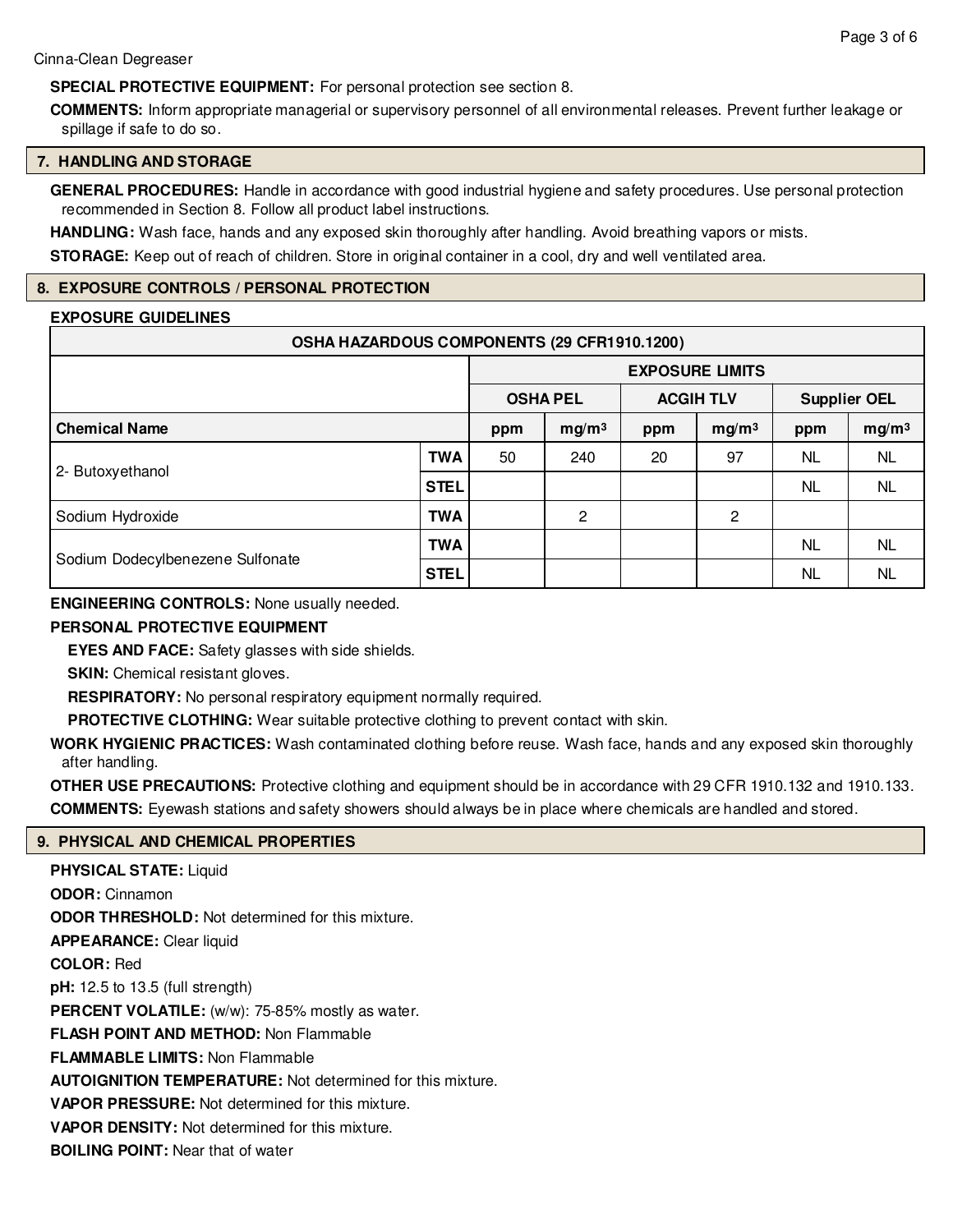**FREEZING POINT:** Near that of water. **THERMAL DECOMPOSITION:** Not determined for this mixture. **SOLUBILITY IN WATER:** Complete **PARTITION COEFFICIENT: N-OCTANOL/WATER:** Not determined for this mixture. **EVAPORATION RATE:** Near that of water. **SPECIFIC GRAVITY:** 1.075 to 1.085 g/ml **VISCOSITY:** Water thin. **(VOC):** 3.000 to 5.000 (Weight %) **OXIDIZING PROPERTIES:** This product is not classified as oxidizing

# **10. STABILITY AND REACTIVITY**

**REACTIVITY:** Stable under recommended storage conditions.

**HAZARDOUS POLYMERIZATION:** Will not occur.

**STABILITY:** Stable under normal conditions.

**CONDITIONS TO AVOID:** Excessive heat or cold.

**POSSIBILITY OF HAZARDOUS REACTIONS:** No dangerous reaction known under conditions of normal use.

**HAZARDOUS DECOMPOSITION PRODUCTS:** Oxides of carbon, sulfur and phosphorus.

**INCOMPATIBLE MATERIALS:** Strong oxidizing agents, strong reducing agents, bases and certain metals.

# **11. TOXICOLOGICAL INFORMATION**

# **ACUTE**

| <b>Chemical Name</b>                 | ORAL $LD_{50}$             | <b>DERMAL LD<sub>50</sub></b> | <b>INHALATION</b><br>$LC_{50}$ |  |
|--------------------------------------|----------------------------|-------------------------------|--------------------------------|--|
| 2- Butoxyethanol                     | $1300$ mg/kg<br>(rat)      | $>$ 2000 mg/kg<br>(rat)       | 4.9 mg/l $(rat)$<br>Aerosol    |  |
| Sodium Hydroxide                     | 140 to 3400<br>mg/kg (rat) | 1350 mg/kg<br>(rabbit)        | No data                        |  |
| Sodium Dodecylbenezene Sulfonate     | $1080$ mg/kg<br>(rat)      | $> 2000$ mg/kg<br>(rabbit)    | 6.41 mg/l (rat)<br>Aerosol     |  |
| Silicic Acid (H2SiO3), Disodium Salt | 600 mg/kg (rat)            | No data                       | No data                        |  |

**EYE EFFECTS:** Causes serious eye irrtation and/or damage.

**SKIN EFFECTS:** Causes skin irritation.

**CHRONIC:** Health injuries are not known or expected under normal use.

**SUBCHRONIC:** This product is irritating to the eyes, skin and respiratory tract.

# **CARCINOGENICITY**

| <b>Chemical Name</b> | <b>IARC</b><br><b>Status</b> | <b>Other</b>         |
|----------------------|------------------------------|----------------------|
| 2- Butoxyethanol     | Group 3                      | <b>ACGIH</b><br>(A3) |

**IARC:** IARC (Group 3) components are "not classifiable as human carcinogens"

**NTP:** No ingredient in this product is present at levels greater than or equal to 0.1% is identified as a known or anticipated carcinogen by NTP.

**OSHA:** No ingredient in this product is present at levels greater than or equal to 0.1% is identified as a carcinogen or potential carcinogen by OSHA.

**Notes:** ACGIH (A3) - Animal Carcinogen

**REPEATED DOSE EFFECTS:** No data available for this mixture.

**IRRITATION:** Skin and eye irritation.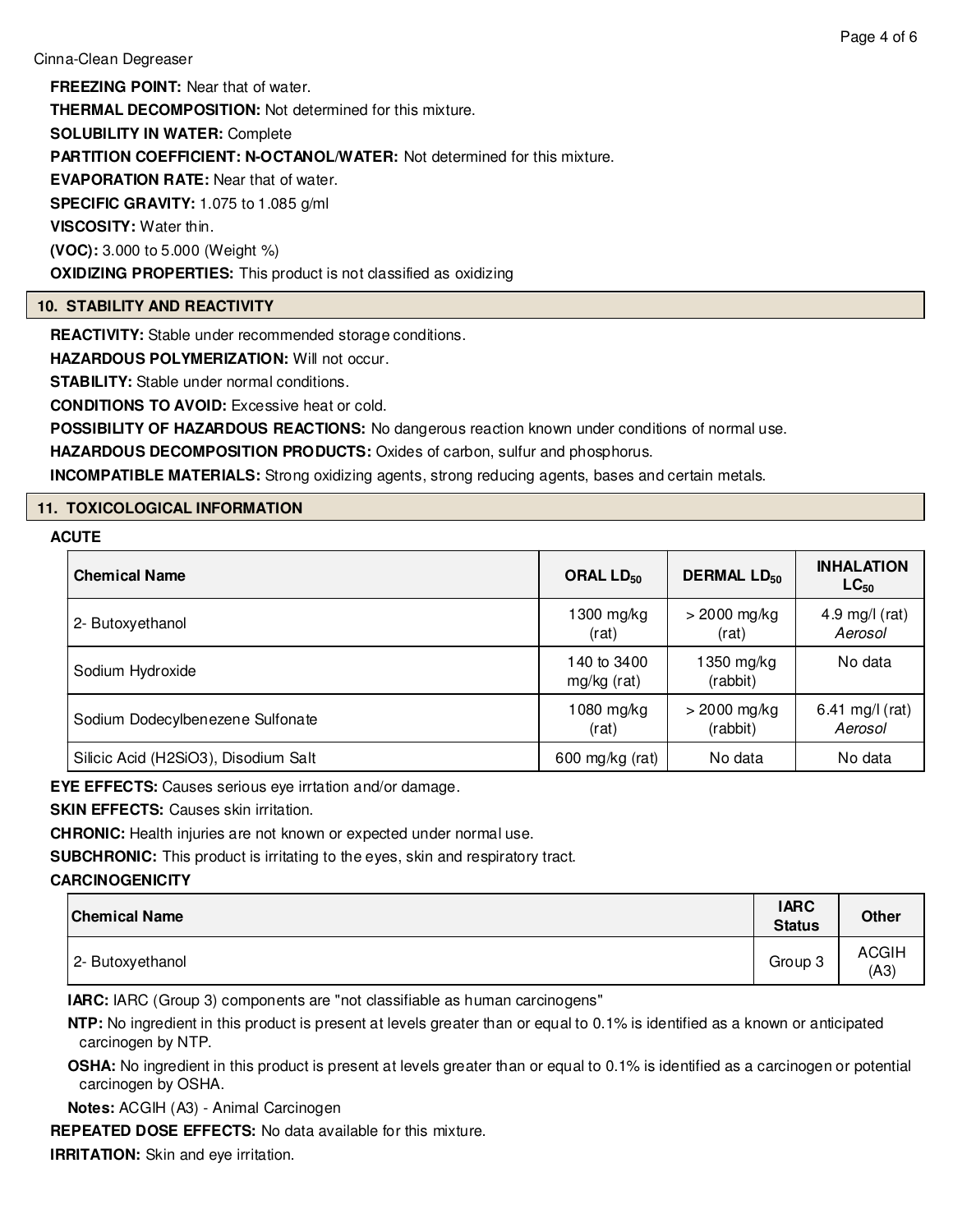**SENSITIZATION:** No data available for this mixture. **NEUROTOXICITY:** No data available for this mixture. **GENETIC EFFECTS:** No data available for this mixture. **REPRODUCTIVE EFFECTS:** No data available for this mixture. **TARGET ORGANS:** No data available for this mixture. **TERATOGENIC EFFECTS:** No data available for this mixture. **MUTAGENICITY:** No data available for this mixture.

# **12. ECOLOGICAL INFORMATION**

**ECOTOXICOLOGICAL INFORMATION:** This product is not classified as environmentally hazardous. However, this does not exclude the possibility that large or frequent spills can have a harmful or damaging effect on the environment.

**BIOACCUMULATION/ACCUMULATION:** The potential for bioconcentration in organisms is low.

**AQUATIC TOXICITY (ACUTE):** Not determined for this mixture.

**CHEMICAL FATE INFORMATION:** This product is expected to be readily biodegradable.

### **13. DISPOSAL CONSIDERATIONS**

**DISPOSAL METHOD:** Follow all Federal, State and Local Regulations appropriate for this material.

**PRODUCT DISPOSAL:** Wastewater resulting from this product should be directed to a proper waste water treatment facility.

**EMPTY CONTAINER:** Empty containers should be taken to an approved waste handling site for recycling or disposal. Do not reuse empty containers.

# **14. TRANSPORT INFORMATION**

# **DOT (DEPARTMENT OF TRANSPORTATION)**

**PROPER SHIPPING NAME:** Not regulated as dangerous goods.

**PLACARDS:** Corrosive

### **ROAD AND RAIL (ADR/RID)**

**PROPER SHIPPING NAME:** Not regulated as dangerous goods.

**COMMENTS:** The shipper / consignor / sender is responsible to ensure that the packaging, labeling and markings are in compliance with the selected mode of transport.

# **15. REGULATORY INFORMATION**

# **UNITED STATES**

# **SARA TITLE III (SUPERFUND AMENDMENTS AND REAUTHORIZATION ACT)**

**311/312 HAZARD CATEGORIES:** Acute Health Hazard

# **FIRE:** No **PRESSURE GENERATING:** No **REACTIVITY:** No **ACUTE:** Yes **CHRONIC:** No

### **EPCRA SECTION 313 SUPPLIER NOTIFICATION**

| <b>Chemical Name</b> | $Wt.\%$ | CAS    |
|----------------------|---------|--------|
| 2- Butoxyethanol     |         | 76-2 I |

### **302/304 EMERGENCY PLANNING**

**EMERGENCY PLAN:** No chemicals in this product are subject to the reporting requirements of SARA Title III, Section 302.

# **CERCLA (COMPREHENSIVE ENVIRONMENTAL RESPONSE, COMPENSATION, AND LIABILITY ACT)**

| <b>Chemical Name</b>             | $Wt.\%$ | <b>CERCLA</b><br><b>RQ</b> |
|----------------------------------|---------|----------------------------|
| Sodium Hydroxide                 | $-3$    | ,000                       |
| Sodium Dodecylbenezene Sulfonate | - 2     | .000                       |